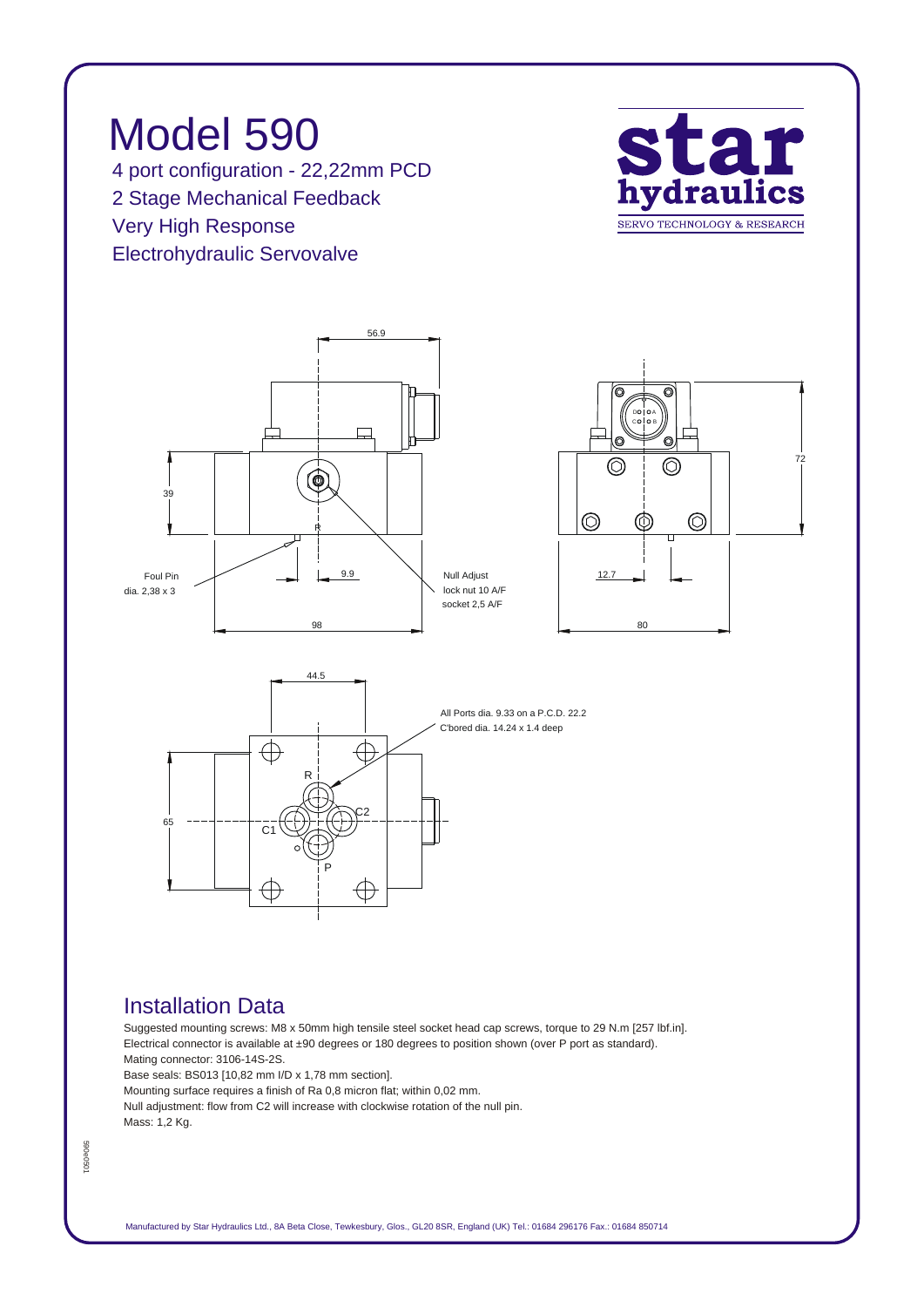## *Technical Specification*

| Threshold                                                                 | < 0.5% without dither                                                     |
|---------------------------------------------------------------------------|---------------------------------------------------------------------------|
| <b>Hysteresis</b>                                                         | < 3,0% without dither                                                     |
| Null bias                                                                 | $< 2.0\%$                                                                 |
| Null shift with<br>40°C temperature change<br>80% to 110% pressure change | $< 2.0\%$<br>$< 2.0\%$                                                    |
|                                                                           |                                                                           |
| Pressure gain                                                             | >30% supply pressure for 1% rated input signal,<br>can be as high as 100% |
| Supply pressure                                                           |                                                                           |
| minimum recommended                                                       | 15 bar                                                                    |
| maximum continuous                                                        | 210 bar (standard)                                                        |
|                                                                           | 315 bar (consult factory)                                                 |
| Proof pressure                                                            |                                                                           |
| at pressure port                                                          | 150% max supply pressure<br>100% max supply pressure                      |
| at return port                                                            |                                                                           |
| Burst pressure return port open                                           | 250% max supply pressure                                                  |
| External leakage                                                          | zero                                                                      |
| Operating temperature range                                               | -20 $^{\circ}$ C to +130 $^{\circ}$ C                                     |
| Fluid                                                                     | Petroleum based mineral oil<br>10 to 110 cSt at 38°C                      |
| Seal material                                                             | Fluorocarbon<br>other materials on request                                |
| Supply filtration recommended                                             | 15 micron absolute or better (Beta 15 > 75)                               |



*The nominal rated flow of a servovalve is the load flow under conditions of 100% electrical input and 70 bar total valve pressure drop. The load flow pressure characteristic closely approximates the theoretical square-root relationship of a sharp edged orifice (figure 1).*

*The flow tolerance for standard servovalves is ±10% of the nominal rated flow at ±100% input signal. Flow gain at null is determined by the relationship of the spool and bushing metering edges and may vary with standard production toleran ces, flow gain in the region of ±5% rated current from null may range from 50% to 200% of the nominal flow gain (figure 2).*

*The null leakage comprises of both pilot stage flow (tare leakage) and the second stage null leakage (table 1).*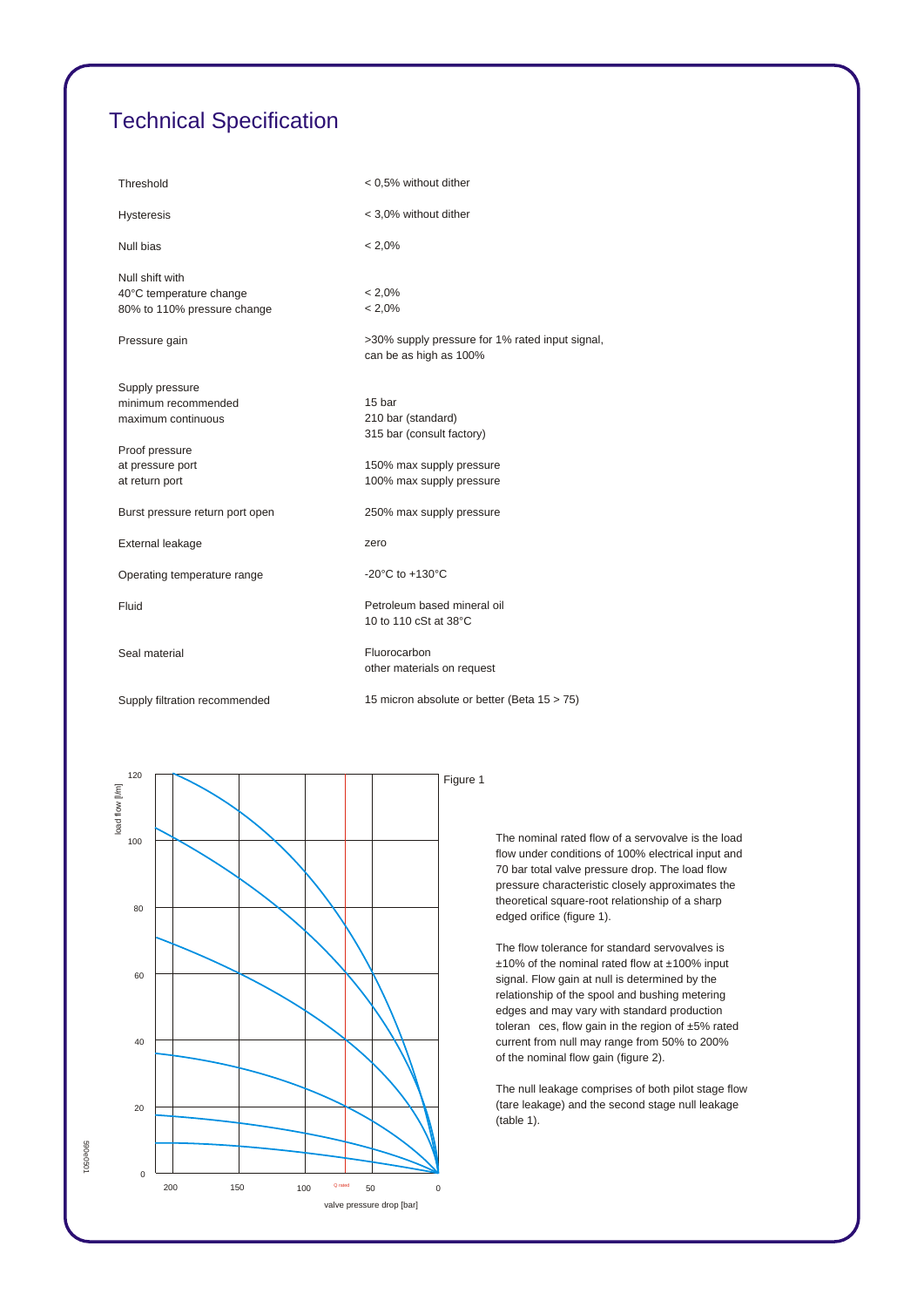

| Nominal flow ratings<br>at 70 bar differential<br>[1/min] | Null leakage<br>140 bar supply<br>[1/min] |
|-----------------------------------------------------------|-------------------------------------------|
| 4                                                         | 1,0                                       |
| 10                                                        | 1,2                                       |
| 20                                                        | 1,6                                       |
| 40                                                        | 1,6                                       |
| 60                                                        | 1,6                                       |

## *Electrical Characteristics*

| Coil Specification                           |                                 | Series                   |                                  | Parallel                 |                                  |
|----------------------------------------------|---------------------------------|--------------------------|----------------------------------|--------------------------|----------------------------------|
| Differential<br><b>Rated Current</b><br>[mA] | Resistance<br>per coil<br>[ohm] | Rated<br>Current<br>[mA] | Effective<br>Resistance<br>[ohm] | Rated<br>Current<br>[mA] | Effective<br>Resistance<br>[ohm] |
| 10                                           | 1000                            | 5                        | 2000                             | 10                       | 500                              |
| 15                                           | 200                             | 7,5                      | 400                              | 15                       | 100                              |
| 20                                           | 1200                            | 10                       | 2400                             | 20                       | 600                              |
| 30                                           | 300                             | 15                       | 600                              | 30                       | 150                              |
| 30                                           | 800                             | 15                       | 1600                             | 30                       | 400                              |
| 40                                           | 80                              | 20                       | 160                              | 40                       | 40                               |
| 60                                           | 40                              | 30                       | 80                               | 60                       | 20                               |
| 80                                           | 22                              | 40                       | 44                               | 80                       | 11                               |
| 100                                          | 27                              | 50                       | 54                               | 100                      | 13,5                             |
| 200                                          | 22                              | 100                      | 44                               | 200                      | 11                               |
| 400                                          | 22                              | 200                      | 44                               | 400                      | 11                               |

*Coil ratings are specified in terms of the differential rated current [mA] and the resistance per coil [ohm]*

*External connections for standard polarity (flow out of C2) are:- Parallel coil configuration: link A to C & B to D : A & C +ve, B & D -ve Series coil configuration: B & C linked : A +ve, D -ve* Single coil configuration: A +ve, B -ve or C +ve, D -ve **Figure 3** Figure 3